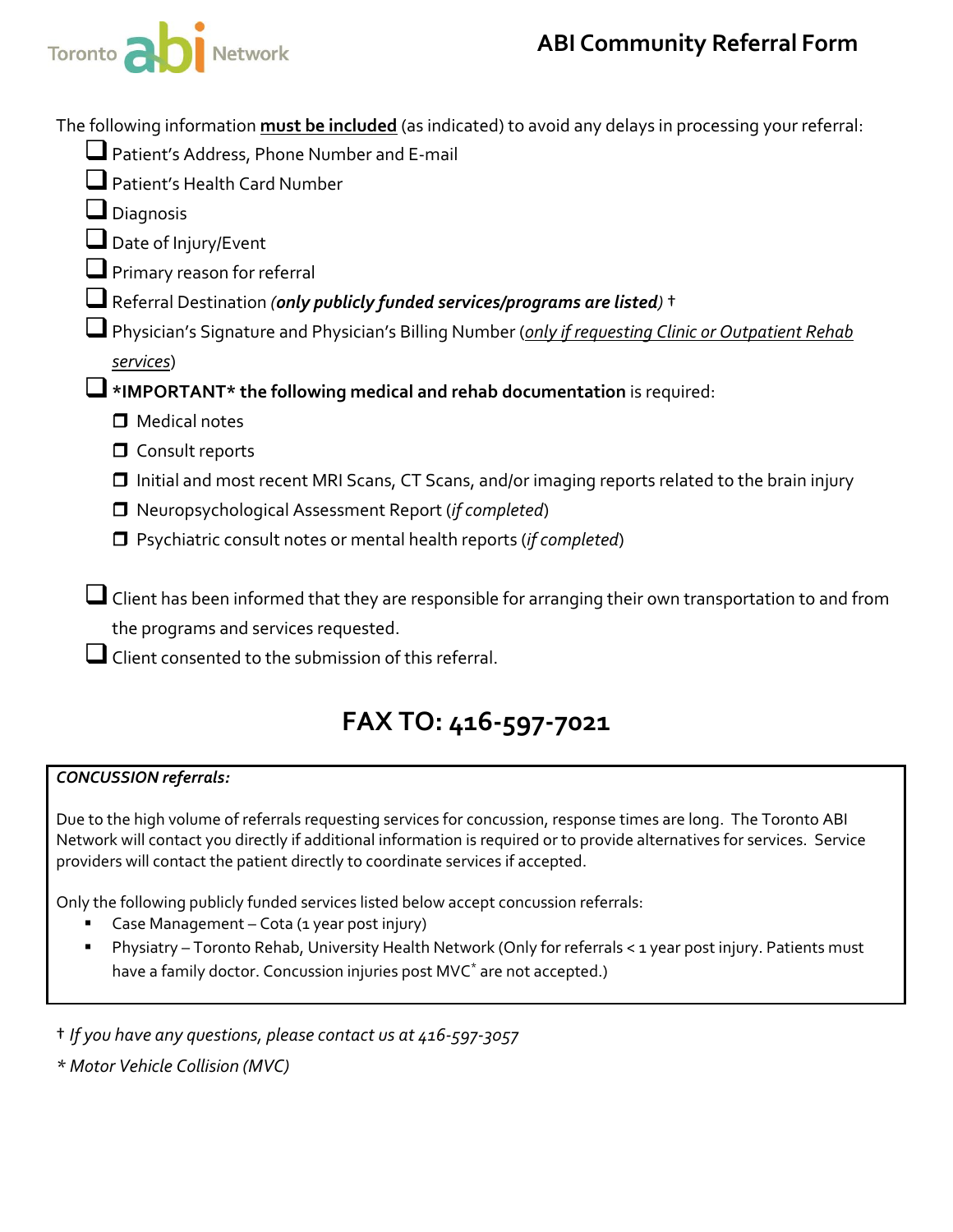# **ABI** *Community Referral Form*

**FAX TO: (416) 597-7021**

**MUST include all relevant brain injury medical and consult reports (For example: Initial and most recent imaging reports, emergency room records and/or hospital admission/discharge notes).** *The referral will be returned if the above is not included.*

| <b>Client's E-mail:</b>                                                                                          |                                                                                                                                                                                                                                                                                                                                                                       |                                                   |                                | $\Box$ female                                                  | Sex assigned at birth:<br>$\square$ male | $\square$ prefer not to answer                                       |
|------------------------------------------------------------------------------------------------------------------|-----------------------------------------------------------------------------------------------------------------------------------------------------------------------------------------------------------------------------------------------------------------------------------------------------------------------------------------------------------------------|---------------------------------------------------|--------------------------------|----------------------------------------------------------------|------------------------------------------|----------------------------------------------------------------------|
| <b>Client's Name:</b>                                                                                            |                                                                                                                                                                                                                                                                                                                                                                       |                                                   |                                |                                                                |                                          |                                                                      |
| <b>Health Card #:</b>                                                                                            | surname                                                                                                                                                                                                                                                                                                                                                               | Version:                                          | if any                         | Date of Birth:                                                 | given name(s)<br>year                    | dav<br>month                                                         |
| Diagnosis:                                                                                                       |                                                                                                                                                                                                                                                                                                                                                                       |                                                   |                                |                                                                |                                          | □ Concussion/mTBI                                                    |
|                                                                                                                  | Date of Injury/Event: ________ / _______ / ______ /<br>day                                                                                                                                                                                                                                                                                                            | Was this injury/event work-related? $\square$ yes |                                |                                                                |                                          |                                                                      |
| Nature/Type of                                                                                                   | $\Box$ mvc $\Box$ mvc (motorcycle) $\Box$ mvc (on bicycle) $\Box$ mvc (pedestrian) $\Box$ fall $\Box$ assault $\Box$ sporting                                                                                                                                                                                                                                         |                                                   |                                |                                                                |                                          |                                                                      |
| Injury/Event:                                                                                                    |                                                                                                                                                                                                                                                                                                                                                                       |                                                   |                                |                                                                |                                          | $\Box$ unknown                                                       |
|                                                                                                                  |                                                                                                                                                                                                                                                                                                                                                                       |                                                   |                                |                                                                |                                          |                                                                      |
|                                                                                                                  |                                                                                                                                                                                                                                                                                                                                                                       |                                                   |                                |                                                                |                                          |                                                                      |
|                                                                                                                  |                                                                                                                                                                                                                                                                                                                                                                       | to Family Doctor                                  |                                |                                                                |                                          |                                                                      |
|                                                                                                                  | Referral Destination: For more details on the publicly-funded programs below, click on the respective link.                                                                                                                                                                                                                                                           |                                                   |                                |                                                                |                                          |                                                                      |
| <b>CLINICS</b> Head Injury Clinic:                                                                               |                                                                                                                                                                                                                                                                                                                                                                       |                                                   |                                |                                                                |                                          |                                                                      |
|                                                                                                                  | □ Toronto Rehab/UHN Physiatry Clinic (< 1 year post injury. Concussion injuries post MVC are not accepted.)<br>□ Sunnybrook (< 3 months post injury, complicated mild to mod TBI with positive findings on brain imaging<br>or GCS≤14 or facial/skull/cervical fracture)                                                                                              |                                                   |                                |                                                                |                                          |                                                                      |
|                                                                                                                  | Neuropsychiatry Consultation: □ Toronto Rehab/UHN (moderate to severe only)<br>Neuropsychology Assessment Clinic: $\square$ (CHIRS) (> 1 yr post injury, ONLY if in Toronto Central or Central LHIN)                                                                                                                                                                  |                                                   |                                |                                                                |                                          |                                                                      |
|                                                                                                                  | <b>OUTPATIENT REHAB</b> D Hennick Bridgepoint Hospital/Sinai Health (< 1 yr post injury; includes Physiatry consultation)                                                                                                                                                                                                                                             |                                                   |                                |                                                                |                                          |                                                                      |
|                                                                                                                  | □ Toronto Rehab/UHN (< 2 yrs post injury, require 2 services, must have evidence on CT/MRI; includes                                                                                                                                                                                                                                                                  |                                                   |                                |                                                                |                                          |                                                                      |
|                                                                                                                  |                                                                                                                                                                                                                                                                                                                                                                       | Physiatry consultation)                           |                                |                                                                |                                          |                                                                      |
| <b>COMMUNITY</b>                                                                                                 |                                                                                                                                                                                                                                                                                                                                                                       |                                                   |                                |                                                                |                                          |                                                                      |
|                                                                                                                  | CHIRS □ Adult Day Services □ Community Support Services □ Residential Services □ Substance Abuse and Brain Injury (SUBI)<br>□ Clinical Groups* □ Smoking Treatment for Ontario Patients (STOP) Program* (* Must have reliable case management<br>support) Note: For all CHIRS services - individual must be 60 years of age and under, moderate - severe injury only. |                                                   |                                |                                                                |                                          |                                                                      |
|                                                                                                                  | Cota $\Box$ ABI Case Management $\Box$ Adult Day Service $\Box$ Behaviour Therapy (< 5 years post injury, only in TC LHIN)<br>ABI Outreach Team (Scarborough only)                                                                                                                                                                                                    |                                                   |                                |                                                                |                                          |                                                                      |
|                                                                                                                  | March of Dimes Canada (MODC) □ ABI Community Outreach □ Aphasia Day Program □ Peer Group                                                                                                                                                                                                                                                                              |                                                   |                                |                                                                |                                          |                                                                      |
| ABI Supportive Housing: □ Toronto or □ Newmarket                                                                 |                                                                                                                                                                                                                                                                                                                                                                       |                                                   |                                |                                                                |                                          |                                                                      |
| PACE Independent Living □ Adult Day Services □ Supportive Housing □ ABI Community Program                        |                                                                                                                                                                                                                                                                                                                                                                       |                                                   |                                |                                                                |                                          |                                                                      |
| West Park Healthcare Centre □ Behavioural Outreach □ ABI Adult Day Program                                       |                                                                                                                                                                                                                                                                                                                                                                       |                                                   |                                |                                                                |                                          |                                                                      |
| York Simcoe Brain Injury Services (Mackenzie Health/MODC) □ Behavioural Consultant □ Case Manager □ Rehab Worker |                                                                                                                                                                                                                                                                                                                                                                       |                                                   |                                |                                                                |                                          |                                                                      |
|                                                                                                                  | <b>OTHER:</b> For referrals to <b>Holland Bloorview Kids Rehabilitation</b> , please submit directly to the organization.                                                                                                                                                                                                                                             |                                                   | □ Adult Day Program            |                                                                |                                          |                                                                      |
|                                                                                                                  |                                                                                                                                                                                                                                                                                                                                                                       |                                                   | <b>Home Living Situation:</b>  |                                                                |                                          |                                                                      |
|                                                                                                                  |                                                                                                                                                                                                                                                                                                                                                                       | $\square$ alone                                   |                                | $\Box$ with others (specify) ________                          |                                          |                                                                      |
|                                                                                                                  |                                                                                                                                                                                                                                                                                                                                                                       |                                                   |                                | $\Box$ house $\Box$ apartment building $\Box$ supportive house |                                          | <b>Accommodation:</b> $\Box$ homeless $\Box$ at risk of homelessness |
|                                                                                                                  |                                                                                                                                                                                                                                                                                                                                                                       |                                                   | Alternate Contact Information: |                                                                |                                          |                                                                      |
| Primary Tel Number: (                                                                                            |                                                                                                                                                                                                                                                                                                                                                                       |                                                   |                                | Phone: $( )$                                                   |                                          |                                                                      |
| Alternate Tel Number: (                                                                                          |                                                                                                                                                                                                                                                                                                                                                                       |                                                   |                                | Relationship to Patient: SDM O POA O Spouse O                  |                                          |                                                                      |

The information contained herein is confidential and no unauthorized person will have access to the information without the consent of the patient/client or substitute<br>Page 2 of 4  $decision-maker.$  **Revised June 2022**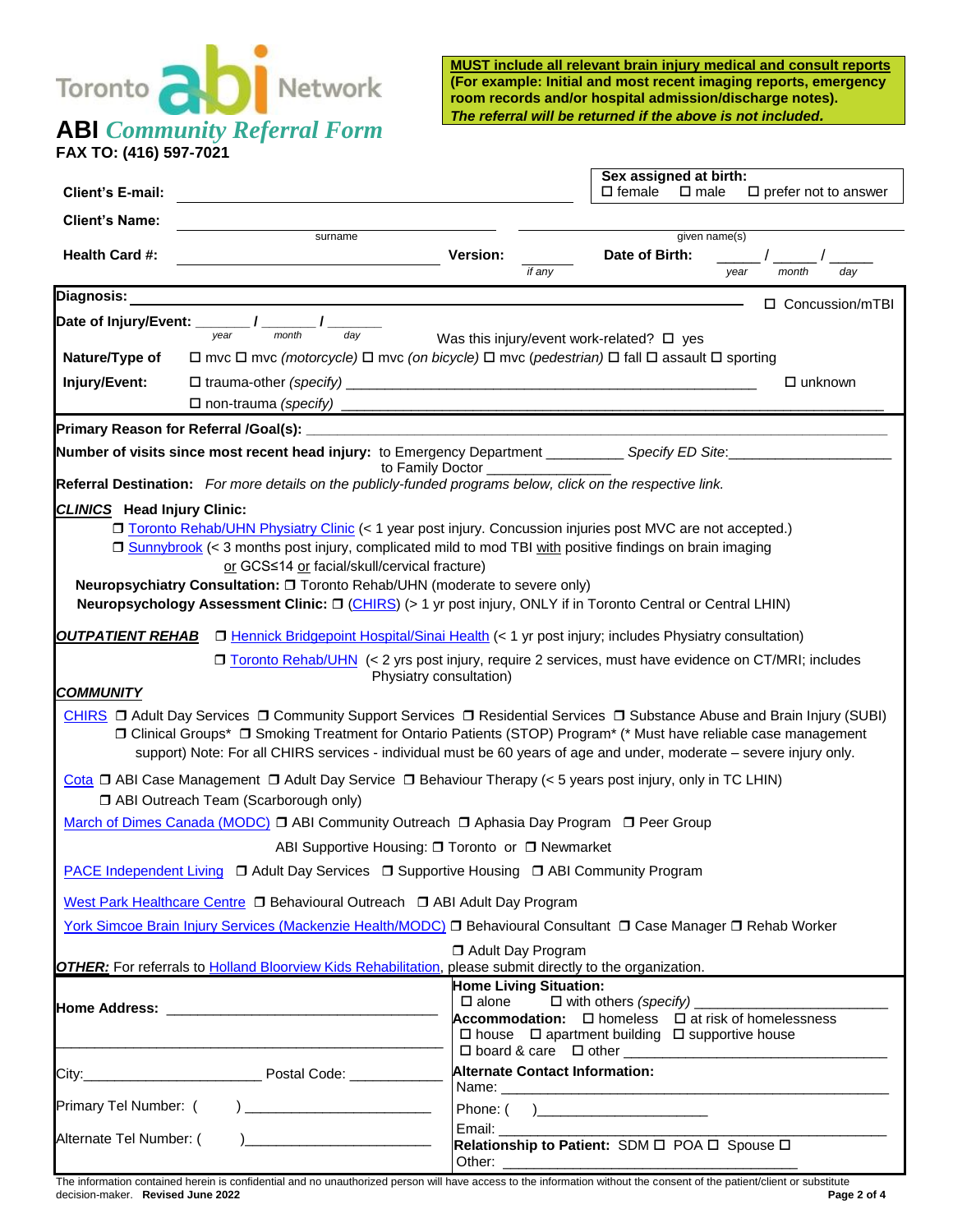| Referring Physician: _______<br>(Most responsible physician only, do not include Medical Residents)<br>Tel: (   ) _____________________<br>Tel: (  ) _________________________________<br>* Required for Clinics and Outpatient Rehab services only<br>If client in hospital, please provide: Date of Admission: <b>Concretently Planned Date of Discharge</b> : <b>Concretently Adminited by Admission</b><br><b>MEDICAL INFORMATION</b><br><b>Previous history of ABI:</b> □ yes □ no<br>Current Substance Abuse: □ yes □ no □ not known Substance Abuse Treatment Recommended: □ yes □ no<br><b>Nicotine Dependence:</b><br>$\Box$ yes $\Box$ no<br>Smoking Cessation Program Recommended: □ yes □ no<br>Allergies:<br>Seizures: Dyes Dno Dates: ___________<br><b>SERVICE INFORMATION</b><br><b>O CONSULT NOTES ATTACHED</b><br>TREATMENT HISTORY INCLUDING CURRENT SERVICES<br>Program/Facility/Physician/Therapies<br><b>Contact Name and Number</b><br>Dates Involved (year/month/day)<br><b>TRANSPORTATION:</b> (Please note: For most programs there are no transportation resources available)<br>Client will be travelling: □ Independently □ With Assistance<br>YRT Mobility Plus: □ yes □ no<br>Has the Ministry of Transportation been informed of the injury? $\square$ yes $\square$ no By whom?<br>Languages Spoken:<br>Interpreter required: $\Box$ yes<br>$\square$ no<br><b>SOCIAL INFORMATION</b><br><b>FINANCIAL INFORMATION:</b><br>Source:<br>ロ WSIB ロ CPP ロ Auto Insurance ロ Ontario Works ロ ODSP ロ EI ロ OAS ロ STD ロ LTD |  |  |  |  |  |  |
|---------------------------------------------------------------------------------------------------------------------------------------------------------------------------------------------------------------------------------------------------------------------------------------------------------------------------------------------------------------------------------------------------------------------------------------------------------------------------------------------------------------------------------------------------------------------------------------------------------------------------------------------------------------------------------------------------------------------------------------------------------------------------------------------------------------------------------------------------------------------------------------------------------------------------------------------------------------------------------------------------------------------------------------------------------------------------------------------------------------------------------------------------------------------------------------------------------------------------------------------------------------------------------------------------------------------------------------------------------------------------------------------------------------------------------------------------------------------------------------------------------------------------------------------------|--|--|--|--|--|--|
|                                                                                                                                                                                                                                                                                                                                                                                                                                                                                                                                                                                                                                                                                                                                                                                                                                                                                                                                                                                                                                                                                                                                                                                                                                                                                                                                                                                                                                                                                                                                                   |  |  |  |  |  |  |
|                                                                                                                                                                                                                                                                                                                                                                                                                                                                                                                                                                                                                                                                                                                                                                                                                                                                                                                                                                                                                                                                                                                                                                                                                                                                                                                                                                                                                                                                                                                                                   |  |  |  |  |  |  |
|                                                                                                                                                                                                                                                                                                                                                                                                                                                                                                                                                                                                                                                                                                                                                                                                                                                                                                                                                                                                                                                                                                                                                                                                                                                                                                                                                                                                                                                                                                                                                   |  |  |  |  |  |  |
|                                                                                                                                                                                                                                                                                                                                                                                                                                                                                                                                                                                                                                                                                                                                                                                                                                                                                                                                                                                                                                                                                                                                                                                                                                                                                                                                                                                                                                                                                                                                                   |  |  |  |  |  |  |
|                                                                                                                                                                                                                                                                                                                                                                                                                                                                                                                                                                                                                                                                                                                                                                                                                                                                                                                                                                                                                                                                                                                                                                                                                                                                                                                                                                                                                                                                                                                                                   |  |  |  |  |  |  |
|                                                                                                                                                                                                                                                                                                                                                                                                                                                                                                                                                                                                                                                                                                                                                                                                                                                                                                                                                                                                                                                                                                                                                                                                                                                                                                                                                                                                                                                                                                                                                   |  |  |  |  |  |  |
|                                                                                                                                                                                                                                                                                                                                                                                                                                                                                                                                                                                                                                                                                                                                                                                                                                                                                                                                                                                                                                                                                                                                                                                                                                                                                                                                                                                                                                                                                                                                                   |  |  |  |  |  |  |
|                                                                                                                                                                                                                                                                                                                                                                                                                                                                                                                                                                                                                                                                                                                                                                                                                                                                                                                                                                                                                                                                                                                                                                                                                                                                                                                                                                                                                                                                                                                                                   |  |  |  |  |  |  |
|                                                                                                                                                                                                                                                                                                                                                                                                                                                                                                                                                                                                                                                                                                                                                                                                                                                                                                                                                                                                                                                                                                                                                                                                                                                                                                                                                                                                                                                                                                                                                   |  |  |  |  |  |  |
|                                                                                                                                                                                                                                                                                                                                                                                                                                                                                                                                                                                                                                                                                                                                                                                                                                                                                                                                                                                                                                                                                                                                                                                                                                                                                                                                                                                                                                                                                                                                                   |  |  |  |  |  |  |
|                                                                                                                                                                                                                                                                                                                                                                                                                                                                                                                                                                                                                                                                                                                                                                                                                                                                                                                                                                                                                                                                                                                                                                                                                                                                                                                                                                                                                                                                                                                                                   |  |  |  |  |  |  |
|                                                                                                                                                                                                                                                                                                                                                                                                                                                                                                                                                                                                                                                                                                                                                                                                                                                                                                                                                                                                                                                                                                                                                                                                                                                                                                                                                                                                                                                                                                                                                   |  |  |  |  |  |  |
|                                                                                                                                                                                                                                                                                                                                                                                                                                                                                                                                                                                                                                                                                                                                                                                                                                                                                                                                                                                                                                                                                                                                                                                                                                                                                                                                                                                                                                                                                                                                                   |  |  |  |  |  |  |
|                                                                                                                                                                                                                                                                                                                                                                                                                                                                                                                                                                                                                                                                                                                                                                                                                                                                                                                                                                                                                                                                                                                                                                                                                                                                                                                                                                                                                                                                                                                                                   |  |  |  |  |  |  |
|                                                                                                                                                                                                                                                                                                                                                                                                                                                                                                                                                                                                                                                                                                                                                                                                                                                                                                                                                                                                                                                                                                                                                                                                                                                                                                                                                                                                                                                                                                                                                   |  |  |  |  |  |  |
|                                                                                                                                                                                                                                                                                                                                                                                                                                                                                                                                                                                                                                                                                                                                                                                                                                                                                                                                                                                                                                                                                                                                                                                                                                                                                                                                                                                                                                                                                                                                                   |  |  |  |  |  |  |
|                                                                                                                                                                                                                                                                                                                                                                                                                                                                                                                                                                                                                                                                                                                                                                                                                                                                                                                                                                                                                                                                                                                                                                                                                                                                                                                                                                                                                                                                                                                                                   |  |  |  |  |  |  |
|                                                                                                                                                                                                                                                                                                                                                                                                                                                                                                                                                                                                                                                                                                                                                                                                                                                                                                                                                                                                                                                                                                                                                                                                                                                                                                                                                                                                                                                                                                                                                   |  |  |  |  |  |  |
|                                                                                                                                                                                                                                                                                                                                                                                                                                                                                                                                                                                                                                                                                                                                                                                                                                                                                                                                                                                                                                                                                                                                                                                                                                                                                                                                                                                                                                                                                                                                                   |  |  |  |  |  |  |
|                                                                                                                                                                                                                                                                                                                                                                                                                                                                                                                                                                                                                                                                                                                                                                                                                                                                                                                                                                                                                                                                                                                                                                                                                                                                                                                                                                                                                                                                                                                                                   |  |  |  |  |  |  |
|                                                                                                                                                                                                                                                                                                                                                                                                                                                                                                                                                                                                                                                                                                                                                                                                                                                                                                                                                                                                                                                                                                                                                                                                                                                                                                                                                                                                                                                                                                                                                   |  |  |  |  |  |  |
|                                                                                                                                                                                                                                                                                                                                                                                                                                                                                                                                                                                                                                                                                                                                                                                                                                                                                                                                                                                                                                                                                                                                                                                                                                                                                                                                                                                                                                                                                                                                                   |  |  |  |  |  |  |
|                                                                                                                                                                                                                                                                                                                                                                                                                                                                                                                                                                                                                                                                                                                                                                                                                                                                                                                                                                                                                                                                                                                                                                                                                                                                                                                                                                                                                                                                                                                                                   |  |  |  |  |  |  |
|                                                                                                                                                                                                                                                                                                                                                                                                                                                                                                                                                                                                                                                                                                                                                                                                                                                                                                                                                                                                                                                                                                                                                                                                                                                                                                                                                                                                                                                                                                                                                   |  |  |  |  |  |  |
|                                                                                                                                                                                                                                                                                                                                                                                                                                                                                                                                                                                                                                                                                                                                                                                                                                                                                                                                                                                                                                                                                                                                                                                                                                                                                                                                                                                                                                                                                                                                                   |  |  |  |  |  |  |
|                                                                                                                                                                                                                                                                                                                                                                                                                                                                                                                                                                                                                                                                                                                                                                                                                                                                                                                                                                                                                                                                                                                                                                                                                                                                                                                                                                                                                                                                                                                                                   |  |  |  |  |  |  |
|                                                                                                                                                                                                                                                                                                                                                                                                                                                                                                                                                                                                                                                                                                                                                                                                                                                                                                                                                                                                                                                                                                                                                                                                                                                                                                                                                                                                                                                                                                                                                   |  |  |  |  |  |  |
|                                                                                                                                                                                                                                                                                                                                                                                                                                                                                                                                                                                                                                                                                                                                                                                                                                                                                                                                                                                                                                                                                                                                                                                                                                                                                                                                                                                                                                                                                                                                                   |  |  |  |  |  |  |
|                                                                                                                                                                                                                                                                                                                                                                                                                                                                                                                                                                                                                                                                                                                                                                                                                                                                                                                                                                                                                                                                                                                                                                                                                                                                                                                                                                                                                                                                                                                                                   |  |  |  |  |  |  |
|                                                                                                                                                                                                                                                                                                                                                                                                                                                                                                                                                                                                                                                                                                                                                                                                                                                                                                                                                                                                                                                                                                                                                                                                                                                                                                                                                                                                                                                                                                                                                   |  |  |  |  |  |  |
|                                                                                                                                                                                                                                                                                                                                                                                                                                                                                                                                                                                                                                                                                                                                                                                                                                                                                                                                                                                                                                                                                                                                                                                                                                                                                                                                                                                                                                                                                                                                                   |  |  |  |  |  |  |
|                                                                                                                                                                                                                                                                                                                                                                                                                                                                                                                                                                                                                                                                                                                                                                                                                                                                                                                                                                                                                                                                                                                                                                                                                                                                                                                                                                                                                                                                                                                                                   |  |  |  |  |  |  |
|                                                                                                                                                                                                                                                                                                                                                                                                                                                                                                                                                                                                                                                                                                                                                                                                                                                                                                                                                                                                                                                                                                                                                                                                                                                                                                                                                                                                                                                                                                                                                   |  |  |  |  |  |  |
|                                                                                                                                                                                                                                                                                                                                                                                                                                                                                                                                                                                                                                                                                                                                                                                                                                                                                                                                                                                                                                                                                                                                                                                                                                                                                                                                                                                                                                                                                                                                                   |  |  |  |  |  |  |
|                                                                                                                                                                                                                                                                                                                                                                                                                                                                                                                                                                                                                                                                                                                                                                                                                                                                                                                                                                                                                                                                                                                                                                                                                                                                                                                                                                                                                                                                                                                                                   |  |  |  |  |  |  |
|                                                                                                                                                                                                                                                                                                                                                                                                                                                                                                                                                                                                                                                                                                                                                                                                                                                                                                                                                                                                                                                                                                                                                                                                                                                                                                                                                                                                                                                                                                                                                   |  |  |  |  |  |  |
|                                                                                                                                                                                                                                                                                                                                                                                                                                                                                                                                                                                                                                                                                                                                                                                                                                                                                                                                                                                                                                                                                                                                                                                                                                                                                                                                                                                                                                                                                                                                                   |  |  |  |  |  |  |
|                                                                                                                                                                                                                                                                                                                                                                                                                                                                                                                                                                                                                                                                                                                                                                                                                                                                                                                                                                                                                                                                                                                                                                                                                                                                                                                                                                                                                                                                                                                                                   |  |  |  |  |  |  |
|                                                                                                                                                                                                                                                                                                                                                                                                                                                                                                                                                                                                                                                                                                                                                                                                                                                                                                                                                                                                                                                                                                                                                                                                                                                                                                                                                                                                                                                                                                                                                   |  |  |  |  |  |  |
|                                                                                                                                                                                                                                                                                                                                                                                                                                                                                                                                                                                                                                                                                                                                                                                                                                                                                                                                                                                                                                                                                                                                                                                                                                                                                                                                                                                                                                                                                                                                                   |  |  |  |  |  |  |
|                                                                                                                                                                                                                                                                                                                                                                                                                                                                                                                                                                                                                                                                                                                                                                                                                                                                                                                                                                                                                                                                                                                                                                                                                                                                                                                                                                                                                                                                                                                                                   |  |  |  |  |  |  |
|                                                                                                                                                                                                                                                                                                                                                                                                                                                                                                                                                                                                                                                                                                                                                                                                                                                                                                                                                                                                                                                                                                                                                                                                                                                                                                                                                                                                                                                                                                                                                   |  |  |  |  |  |  |